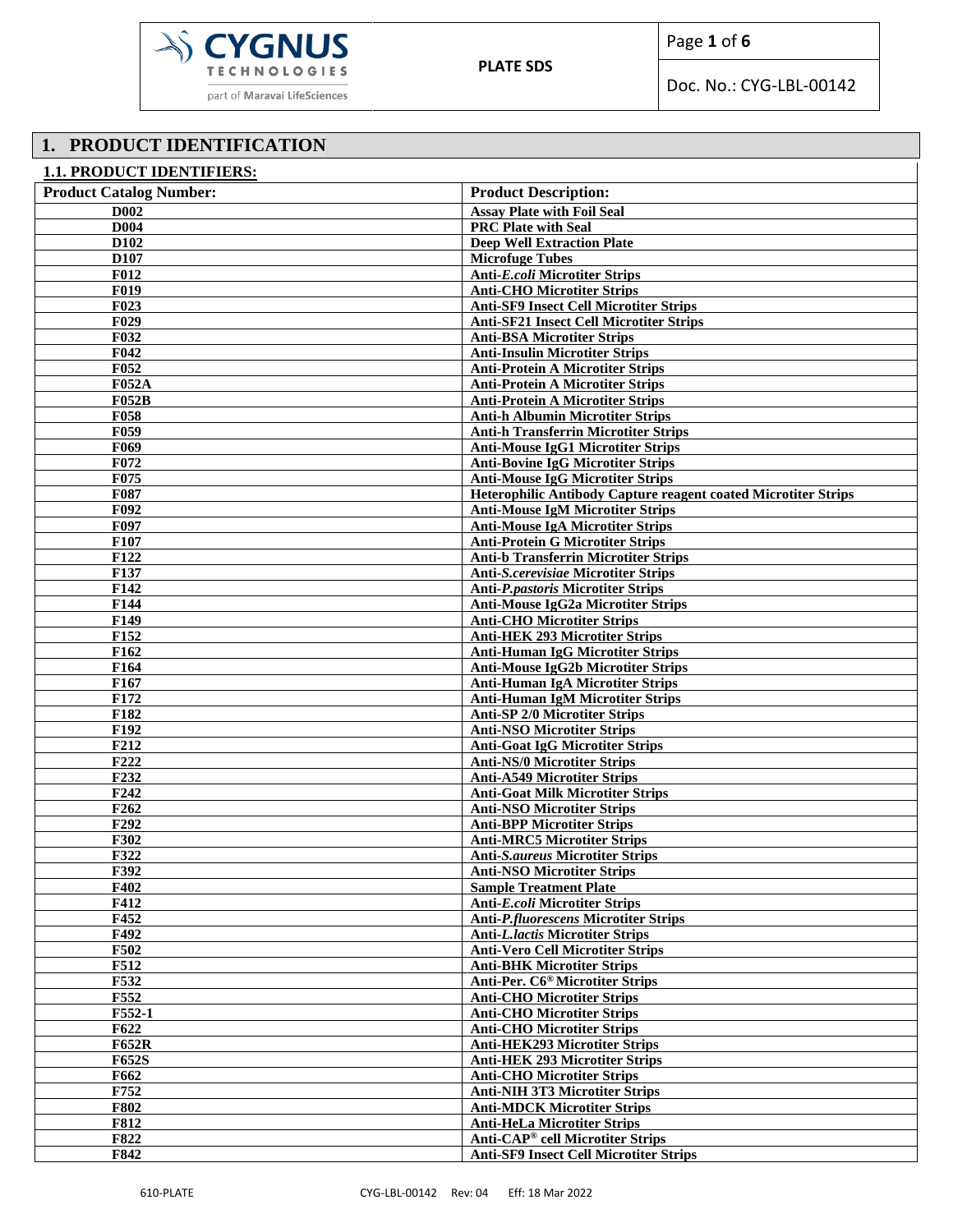

Page **2** of **6**

Doc. No.: CYG-LBL-00142

#### **1.1. PRODUCT IDENTIFIERS:**

| <b>Product Description:</b>                  |
|----------------------------------------------|
| Anti-EndonucleaseGTP® Microtiter Strips      |
| Anti-PROchievA™ Microtiter Strips            |
| <b>Streptavidin coated Microtiter Strips</b> |
| <b>Anti-Vero Cell 2G Microtiter Strips</b>   |
| Anti-AVIPure <sup>®</sup> Microtiter Strips  |
| <b>SA coated Microtiter Strips</b>           |
| <b>Uncoated Microtiter Strips</b>            |
|                                              |

#### **1.2. RELEVANT IDENTIFIED USES:**

Product Use: Used in ELISA/Western Blot Kit tests. **1.3. DETAILS OF THE SUPPLIER OF THE SDS:** Manufacturer's Name: **Cygnus Technologies, LLC** Address: 4332 Southport Supply Rd SE Southport, NC 28461 USA **1.4. EMERGENCY TELEPHONE NUMBER:**

Emergency Phone: 910-454-9442 (Emergency contact)

Monday-Friday 8:30am-5:00pm Business Phone: 910-454-9442 (Product information)

### **2. HAZARD IDENTIFICATION**

## **2.1. CLASSIFICATION OF SUBSTANCE OR MIXTURE:**

**Classification of the substance of mixture:**

**GHS Classification in accordance with 29 CFR 1910 (OSHA HCS); (EC) No. 1272/2008(CLP):**

Not Hazardous

#### **2.2. LABEL ELEMENTS:**

**GHS Label Elements in accordance with 29 CFR 1910 (OSHA HCS); (EC) No. 1272/2008(CLP):**

Pictogram: Not Hazardous Signal Word: Not Hazardous Hazard Statement(s): Not Hazardous Prevention: Not Hazardous Response: Not Hazardous Disposal: Not Hazardous

# **3. COMPOSITION AND INFORMATION ON INGREDIENTS**

# **3.1. SUBSTANCE: N/A**

#### **3.2. MIXTURE:**

| <b>HAZARDOUS INGREDIENTS:</b>                                                                                                                                                                                                     | CAS# | EINECS# | ICSC# | Amount         | <b>Hazard Classification</b> | <b>Hazard Code</b> |
|-----------------------------------------------------------------------------------------------------------------------------------------------------------------------------------------------------------------------------------|------|---------|-------|----------------|------------------------------|--------------------|
| Not Hazardous                                                                                                                                                                                                                     | N/A  | N/A     | N/A   | N/A            | Not Classified               | None               |
| Each of the other components present is nonhazardous or less than the 1 percent concentration cut off limits (0.1%)<br>concentration for potential carcinogens, reproductive toxins, respiratory tract sensitizers, and mutagens) |      |         |       | Not Classified | None                         |                    |

Note: ALL WHMIS required information is included in appropriate sections based on the ANSI Z400.1-2004 format. This product has been classified in accordance with the hazard criteria of the CPR and the SDS contains all the information required by the CPR, EU Directives and the Japanese Industrial Standard *JIS Z 7250: 2000*. See Section 2 for full text of Ingredient Risk Phrases and Safety Phrases.

### **4. FIRST-AID MEASURES**

## **4.1. DESCRIPTION OF FIRST AID MEASURES:**

**General Advice:** Seek medical attention. Show SDS

**EYE CONTACT**: Open victim's eyes while under gentle running water. Use sufficient force to open eyelids. Have victim "roll" eyes, flush for a minimum of 15 minutes. Remove contact lenses, if worn. Seek medical attention if irritation persists.

**SKIN CONTACT:** Wash contacted area with soap and water. Remove exposed or contaminated clothing, taking care not to contaminate eyes. Seek medical attention if irritation develops and persists.

**INHALATION**: If breathed in, move victim to fresh air. If not breathing, give artificial respiration. Seek medical attention.

**INGESTION**: If swallowed, call physician or poison control center for most current information. Do not induce vomiting. Rinse mouth. Take a copy of the label and SDS with the victim to the health professional.

**4.2. MOST IMPORTANT SYMPTOMS/EFFECTS, ACUTE AND DELAYED:** See section 2 and/or section 11.

**4.3. INDICATION OF ANY IMMEDIATE MEDICAL ATTENTION AND SPECIAL TREATMENT NEEDED**: No data available.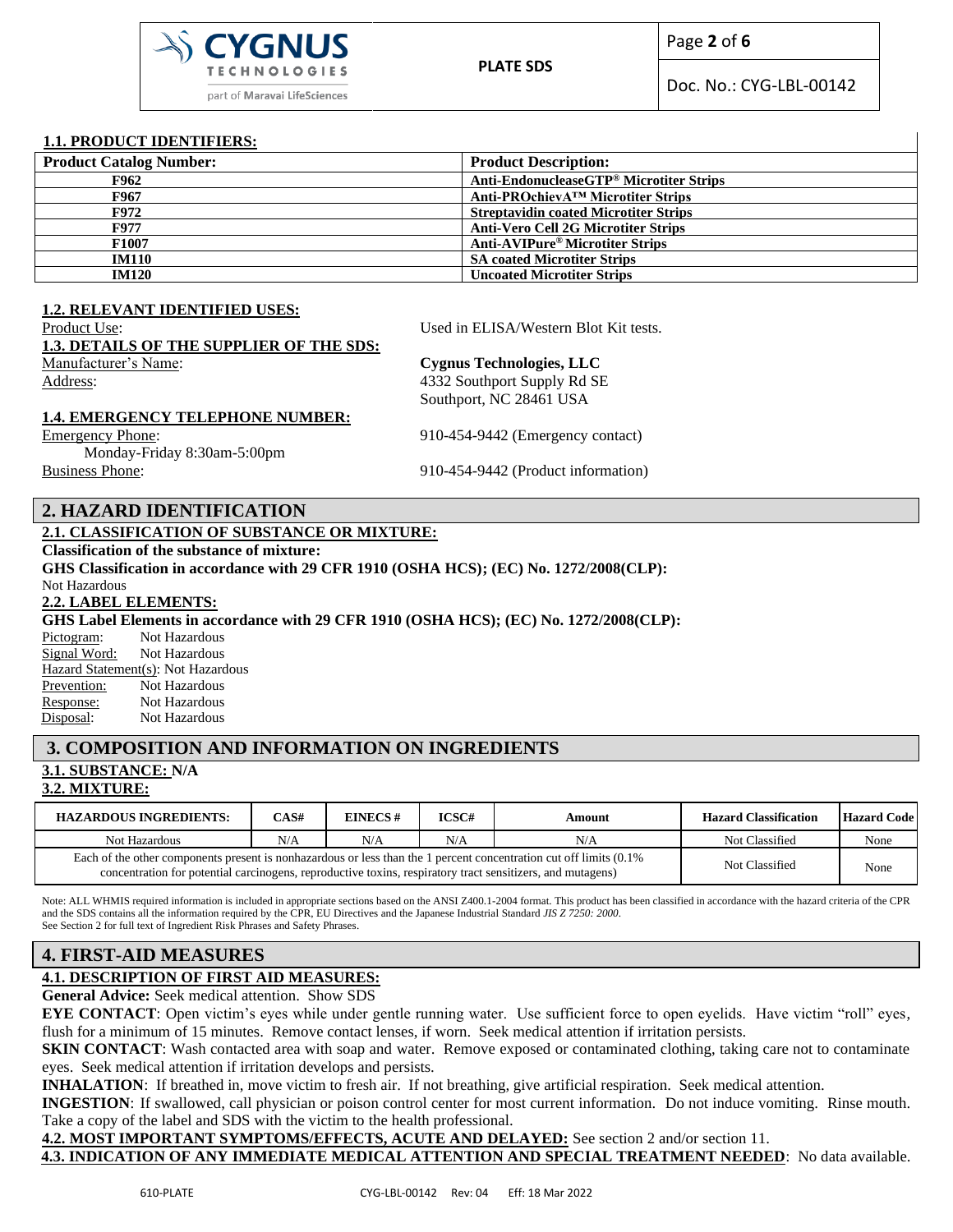

Doc. No.: CYG-LBL-00142

## **5. FIRE-FIGHTING MEASURES**

**5.1. EXTINGUISHING MEDIA**: Water spray, alcohol-resistant foam, dry chemical or carbon dioxide.

**5.2. SPECIFIC HAZARDS ARISING FROM THE MIXTURE**: no data available.

**5.3. ADVICE FOR FIREFIGHTERS:**

**SPECIAL PROTECTIVE EQUIPMENT AND PRECAUTIONS FOR FIRE-FIGHTERS:** Wear self contained

breathing apparatus for firefighting if necessary.

**5.4. FURTHER INFORMATION:** No data available

## **6. ACCIDENTAL RELEASE MEASURES**

**6.1. PERSONAL PRECAUTIONS, PROTECTIVE EQUIPMENT AND EMERGENCY PROCEDURES**: Proper protective

equipment should be used. Avoid breathing vapors, mist or gas. Ensure adequate ventilation. Evacuate personnel to safe areas. Personnel should be trained for spill response operations.

**6.2. METHODS AND MATERIALS FOR CONTAINMENT AND CLEANING UP**: Trained personnel following pre-planned procedures should handle non-incidental releases. Absorb spilled material using polypads or other suitable absorbent material. Place all spill residue in an appropriate container and seal. Decontaminate the area thoroughly. Do not mix with wastes from other materials. Dispose of in accordance with applicable Federal, State, and local procedures (see Section 13, Disposal Considerations.)

**6.3. METHODS AND MATERIALS FOR CONTAINMENT AND CLEANING UP**: Trained personnel following pre-planned procedures should handle non-incidental releases. Absorb spilled material using polypads or other suitable absorbent material. Place all spill residue in an appropriate container and seal. Decontaminate the area thoroughly. Do not mix with wastes from other materials. Dispose of in accordance with applicable Federal, State, and local procedures (see Section 13, Disposal Considerations.)

**6.4. REFERENCE TO OTHER SECTIONS:** For disposal see section 13.

## **7. HANDLING AND STORAGE**

**7.1. PRECAUTIONS FOR SAFE HANDLING**: Avoid getting the mixture ON YOU or IN YOU. Wash thoroughly after handling. Do not eat, drink, smoke, or apply cosmetics while using the mixture. Avoid breathing mists or sprays generated by the mixture. Use in a wellventilated location. Remove contaminated clothing immediately.

**7.2. CONDITIONS FOR SAFE STORAGE, INCLUDING ANY INCOMPATIBILITIES**: Store product in properly labeled, closed containers. Protect from physical damage. Keep containers closed when not in use. No incompatibilities known.

**7.3. SPECIFIC END USE(S):** Apart from the uses mentioned in section 1.2 no other specific uses are stipulated.

## **8. EXPOSURE CONTROLS – PERSONAL PROTECTION**

8.1. CONTROL PARAMETERS: Contains no substances with occupational exposure limit values. Please check with competent authority in each country for the most recent limits in place.

#### **8.2. EXPOSURE CONTROLS:**

**8.2.1. APPROPRIATE ENGINEERING CONTROLS**: Handle in accordance with good industrial hygiene and safety practice. Wash hands before breaks and at the end of the workday. Use with adequate ventilation to ensure exposure levels are maintained below the established limits.

*The following information on appropriate Personal Protective Equipment is provided to assist employers in complying with OSHA regulations found in 29 CFR Subpart I (beginning at 1910.132) or equivalent standard of Canada, or standards of EU member states (including EN 149 for respiratory PPE, and EN 166 for face/eye protection,) and those of Japan. Please reference applicable regulations and standards for relevant details.*

#### **8.2.2. PERSONAL PROTECTION EQUIPMENT:**

**RESPIRATORY PROTECTION**: Use only respiratory protection authorized in the U.S. Federal OSHA Respiratory Protection Standard (29 CFR 1910.134,) equivalent U.S. State standards, Canadian CSA Standard Z94.4-93, the European Standard EN149, or EU member states.

**EYE PROTECTION**: Tightly fitting safety goggles or safety glasses with side shields recommended. If necessary, refer to U.S. OSHA 29 CFR 1910.133, Canadian Standards, and the European Standard EN166, Australian Standards, or relevant Japanese Standards. **SKIN PROTECTION**: Compatible protective gloves recommended. Use proper glove removal technique and ensure outside of glove is not touched. Wash hands after removing gloves. If necessary, refer to U.S. OSHA 29 CFR 1910.138, the European Standard DIN EN 374, the appropriate Standards of Canada, Australian Standards, or relevant Japanese Standards.

**BODY PROTECTION:** Use body protection appropriate for task. The type of protective equipment must be selected according to the concentration and amount of the dangerous substance at the specific workplace described in U.S. OSHA 29 CFR 1910.136. **8.2.3. ENVIRONMENTAL EXPOSOURE CONTROLS:** N/A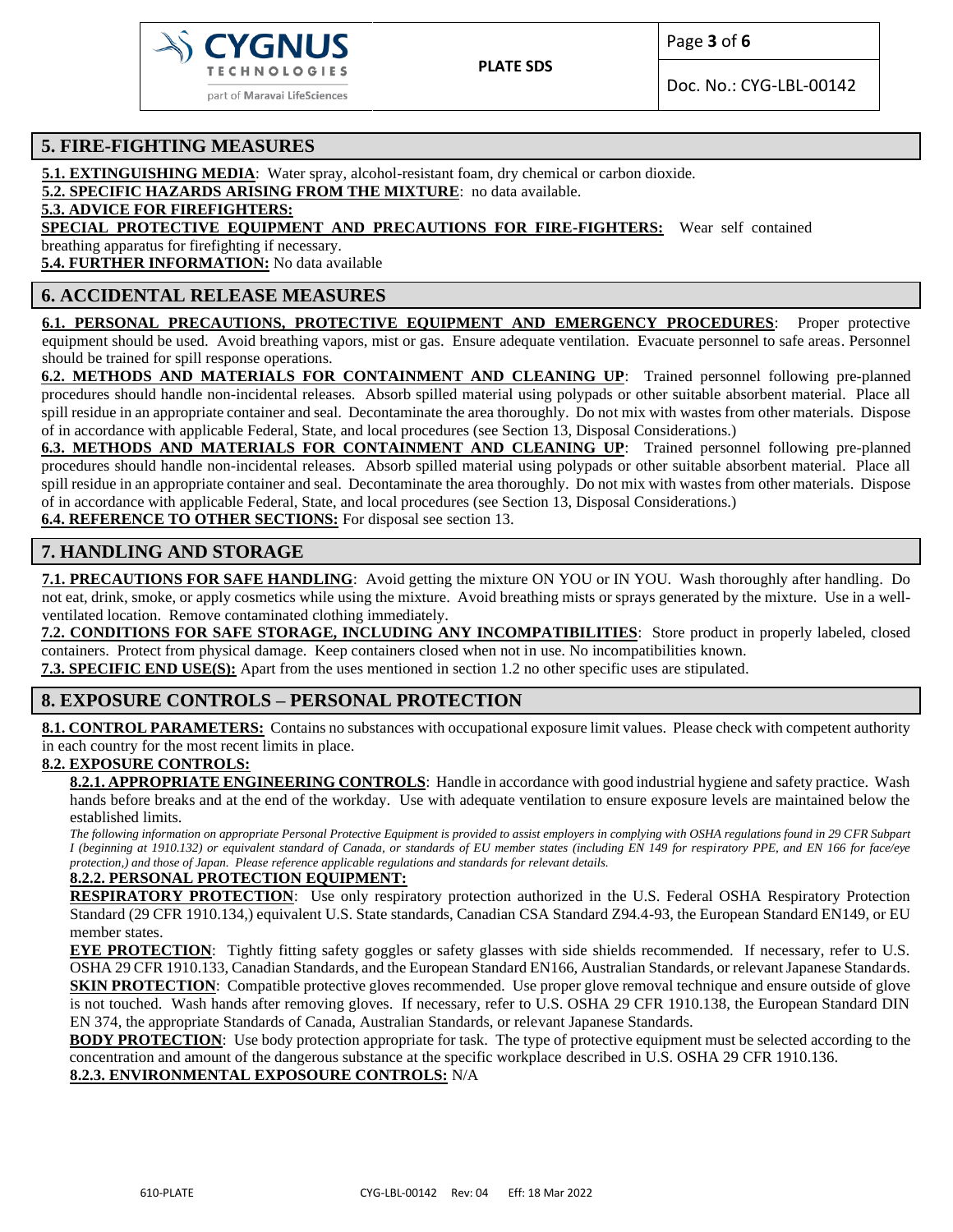

Page **4** of **6**

Doc. No.: CYG-LBL-00142

#### **9. PHYSICAL and CHEMICAL PROPERTIES 9.1. INFORMATION ON BASIC PHYSICAL AND CHEMICAL PROPERTIES:**

**APPEARANCE/COLOR**: No data available **ODOR:** No data available **ODOR THRESHOLD:** No data available **PH**: No data available **MELTING POINT/FREEZING POINT:** No data available **INITIAL BOILING POINT/RANGE:** No data available **FLASH POINT:** No data available **EVAPORATION RATE (n-BuAc=1)**: No data available **FLAMMABILITY (SOLID/GAS**): No data available **UPPER/LOWER FLAMMABILITY/EXPLOSIVE LIMITS:**

**VAPOR PRESSURE**: No data available **VAPOR DENSITY**: No data available **RELATIVE DENSITY**: No data available **WATER SOLUBILITY**: No data available **PARTITION COEFFICIENT**: **n-octanol/water**: No data available **DECOMPOSITION TEMPERATURE**: No data available **VISCOSITY**: No data available **EXPLOSIVE PROPERTIES**: No data available **OXIDIZING PROPERTIES**: No data available **9.2. OTHER SAFETY INFORMATION:** No data available.

No data available **AUTO-IGNITION TEMPERATURE**: No data available

## **10. STABILITY AND REACTIVITY**

**10.1. REACTIVITY:** No data available.

**10.2. CHEMICAL STABILITY:** Stable under recommended storage conditions. **10.3. POSSIBLE OF HAZARDOUS REACTIONS:** No data available. **10.4. CONDITIONS TO AVOID:** No data available. **10.5. INCOMPATIBLE MATERIALS:** No data available. **10.6. HAZARDOUS DECOMPOSITION PRODUCTS:** No data available.

## **11. TOXICOLOGICAL INFORMATION**

**11.1. INFORMATION ON LIKELY ROUTES OF EXPOSURE**: See Section 4

**SYMPTOMS RELATED TO THE PHYSICAL, CHEMICAL AND TOXICOLOGICAL CHARACTERISTICS**: See Section 4. **DELAYED AND IMMEDIATE EFFECTS AND ALSO CHRONIC EFFECTS FROM SHORT AND LONG TERM EXPOSURE**:

**Irritancy of product**: None known.

**Sensitization to the product**: This product is not known to cause human skin or respiratory sensitization.

**Reproductive toxicity information**: Listed below is information concerning the effects of this product and its components on the human reproductive system.

Mutagenicity – The components of this product are not reported to produce mutagenic effects in humans.

Embryotoxicity – The components of this product are not reported to produce embryotoxic effects in humans.

Teratogenicity – The components of this product are not reported to produce teratogenic effects in humans.

Reproductive Toxicity – The components of this kit are not reported to produce reproductive effects in humans.

## **NUMERICAL MEASURES OF TOXICITY**: None known

**CARCINOGENICITY**

NTP Regulated – No IARC Regulated – No OSHA Regulated – No ACGIH Regulated – No

## **12. ECOLOGICAL INFORMATION**

**12.1. TOXICITY**: No data available.

**12.2. PERSISTENCE AND DEGRADABILITY**: No data available.

**12.3. BIOACCUMULATIVE POTENTIAL**: No data available.

12.4. MOBILITY IN SOIL: No data available.

**12.5. RESULTS OF PBT AND vPvB ASSESSMENT:** PBT/vPvB assessment not available as chemical safety assessment not required/not conducted.

**12.6. OTHER ADVERSE EFFECTS**: An environmental hazard cannot be excluded in the event of unprofessional handling or disposal.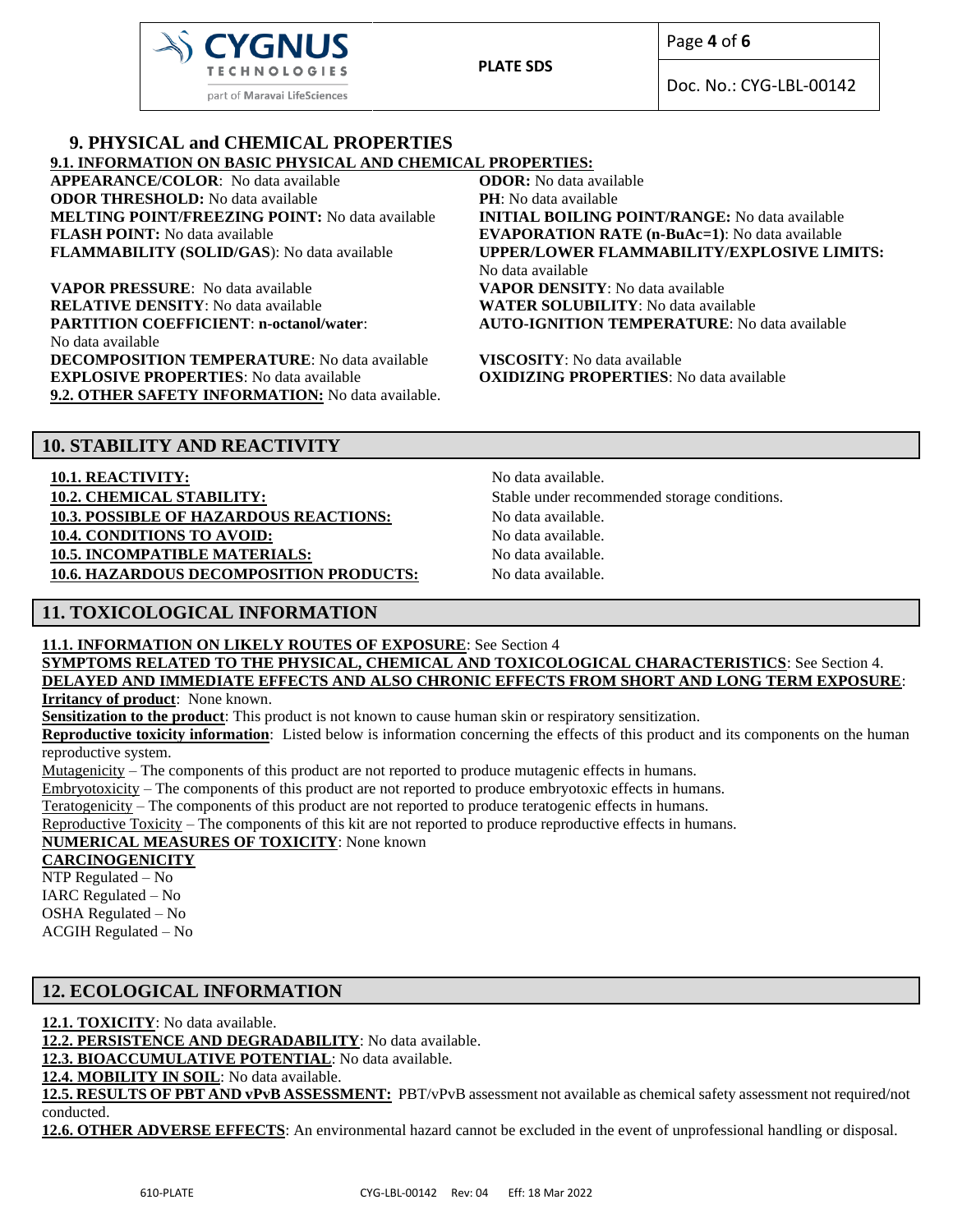

Page **5** of **6**

Doc. No.: CYG-LBL-00142

## **13. DISPOSAL CONSIDERATIONS**

**13.1. PREPARING WASTES FOR DISPOSAL:** Waste disposal must be in accordance with appropriate U.S. Federal, State, and local regulations, those of Canada, Australia, EU Members States and Japan.

## **14. TRANSPORTATION INFORMATION**

| <b>14.1. UN NUMBER:</b>                  |                         | $ADR/RID: No$ $IMDG: No$ | <b>IATA:</b> No  |
|------------------------------------------|-------------------------|--------------------------|------------------|
| 14.2. UN PROPER SHIPPING NAME:           |                         | $ADR/RID: No$ $IMDG: No$ | <b>IATA</b> : No |
| <b>14.3. TRANSPORT HAZARD CLASS(ES):</b> |                         | $ADR/RID: No$ $IMDG: No$ | <b>IATA:</b> No  |
| <b>DOT</b> Classification                | Non-regulated material. |                          |                  |

**DOT Labeling Requirements** None.

U.S. DEPARTMENT OF TRANSPORTATION (DOT) SHIPPING REGULATIONS: This product is not classified as dangerous goods, per U.S. DOT regulations, under 49 CFR 172.101.

TRANSPORT CANADA, TRANSPORTATION OF DANGEROUS GOODS REGULATIONS: This product is not classified as Dangerous Goods, per regulations of Transport Canada.

INTERNATIONAL AIR TRANSPORT ASSOCIATION (IATA): This product is not classified as Dangerous Goods, by rules of IATA.

INTERNATIONAL MARITIME ORGANIZATION (IMO) DESIGNATION: This product is not classified as Dangerous Goods by the International Maritime Organization.

**14.5. ENVIRONMENTAL HAZARDS: ADR/RID:** No **IMDG:** No **IATA:** No 14.6. SPECIAL PRECAUTIONS FOR USER: No data available

- **14.4. PACKAGING GROUP: ADR/RID:** No **IMDG:** No **IATA:** No
	-

## **15. REGULATORY INFORMATION**

#### **15.1. SAFETY, HEALTH AND ENVIRONMENTAL REGULATIONS/LEGISTATIONS SPECIFIC FOR THE SUBSTANCE OR**

**MIXTURE.** This datasheet complies with the requirements of Regulation (EC) No. 2015/830, 29 CFR 1910 (OSHA HCS). **UNITED STATES REGULATIONS**:

#### **SARA REPORTING REQUIREMENTS:** None

**MARINE POLLUTANT:** This product contains no component listed as a Marine Pollutant under 49 CFR 172.101, Appendix B.

**TSCA** : All components in this product mixture are listed on the USA Toxic Substances Control Act (TSCA) inventory of chemicals or are exempt from listing.

**SARA 311/312**: Acute health: No; Chronic health: No; Fire: No; Reactivity: No

**U.S. CERCLA REPORTABLE QUANTITY (RQ):** None

**U.S. TSCA INVENTORY STATUS** – All of the components of this product are listed in the TSCA Inventory or exempt.

**CALIFORNIA SAFE DRINKING WATER AND TOXIC ENFORCEMENT ACT (PROPOSITION 65):** This product does not contain any component above the 0.1% level which is listed as a California Proposition 65 chemical. Note the chemical identity of some or all components present is confidential business information (trade secret) and is being withheld as permitted by 29CFR1910.1200 (i). **CANADIAN REGULATIONS**:

**CANADIAN DSL/NDSL INVENTORY STAUS:** All of the components of this product are on the DSL Inventory or exempt.

**CANADIAN ENVIRONMENTAL PROTECTION ACT (CEPA) PRIORITIES SUBSTANCES LISTS:** No component of this product is on the CEPA First Priorities Substance Lists.

**CANADIAN WHMIS CLASSIFICATION and SYMBOLS:** Not regulated

## **EUROPEAN ECONOMIC COMMUNITY INFORMATION:**

This product does not meet the definition of any hazard class, as defined by CLP Regulation (EC) 1272/2008, please refer to Section 16 (Other Information.)

Classification – R43 May cause sensitization by skin contact Risk Phrases –R43 May cause sensitization by skin contact.

Safety Phrases – S26: In case of contact with eyes, rinse immediately with plenty of water and seek medical advice.

## **AUSTRALIAN INFORMATION FOR PRODUCT**:

**AUSTRALIAN INVENTORY OF CHEMICAL SUBSTANCES (AICS) STATUS:** All components of this product are listed on the AICS or exempt.

**STANDARD FOR THE UNIFORM SCHEDULING OF DRUGS AND POISONS:** Not applicable **JAPANESE INFORMATION FOR PRODUCT**:

**JAPANESE MINISTER OF INTERNATIONAL TRADE AND INDUSTRY (MITI) STATUS:** The components of this product are not listed as Class I Specified Chemical Substances, Class II Specified Chemical Substances, or Designated Chemical Substances by the Japanese MITI.

## **INTERNATIONAL CHEMICAL INVENTORIES**:

Listing of the components on individual country Chemical Inventories is as follows:

Asia-Pac – Listed or exempt